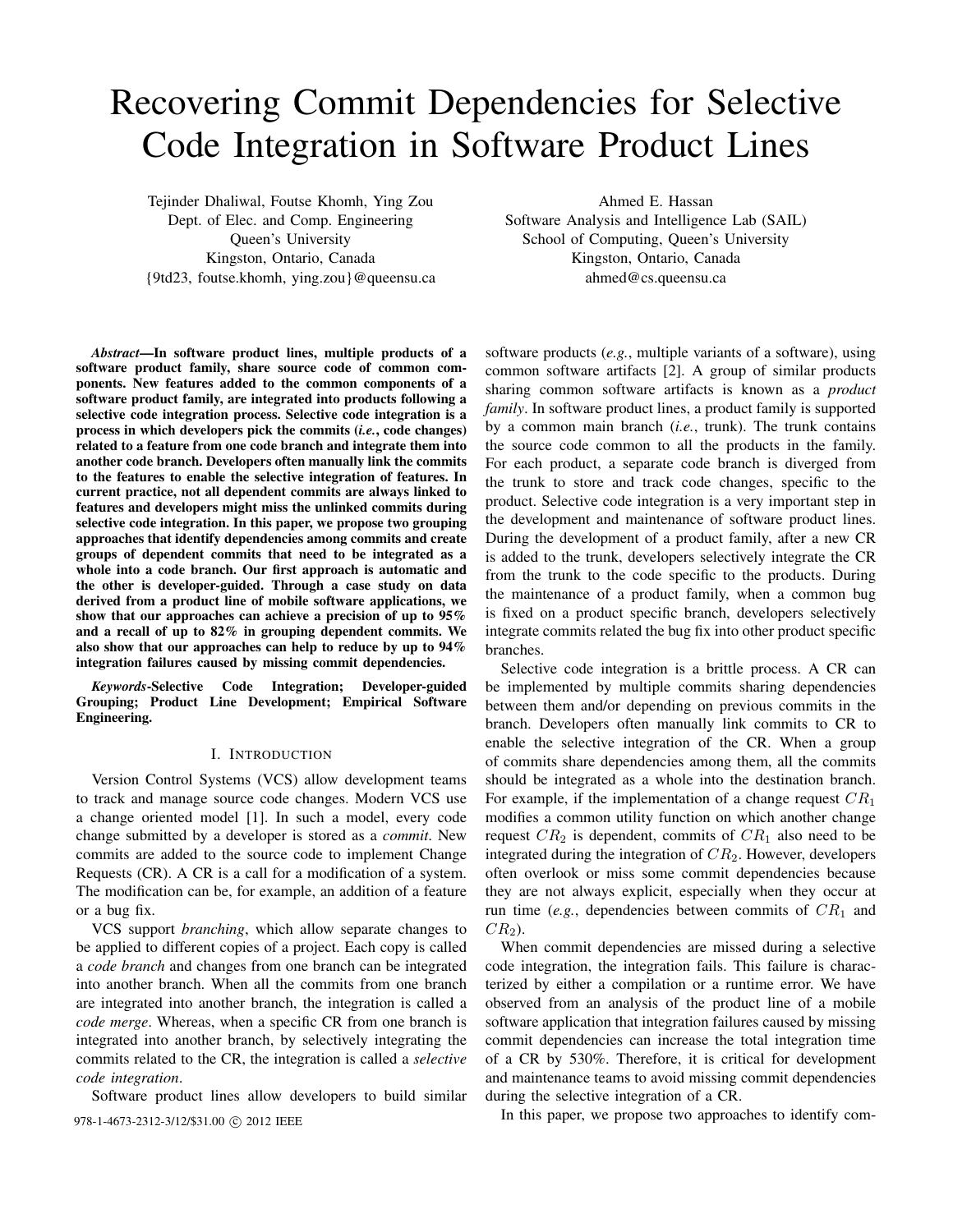

Figure 1. Version Control Model (with Selective Code Integration)

mit dependencies and create groups of dependent commits that should be integrated together. The first approach is an automatic grouping approach that assists developer to find the group of commits that needs to be integrated when they are integrating a CR. The second approach is a developerguided approach that assists developers in finding a group of related commits to a particular commit. These approaches are particularly important because in large software applications, developers generally have limited knowledge of the complete application [3] and usually the developer responsible for the integration of a CR is not the one who implemented the CR. Therefore, it is important to assist developers in determining commit dependencies. Our two approaches determine dependencies among the commits by analyzing dependencies among CRs, structural and logical dependencies among source code elements, and the history of developers' working collaborations.

This paper makes the following three contributions:

- We propose four dissimilarity metrics to recover dependency links between commits.
- We propose two approaches to group the dependent commits, in order to assist developers during selective code integration process.
- We evaluate our proposed approaches on data from a product line of mobile software applications and show that they can help to avoid 94% of the integration failures caused by missing commit dependencies.

The rest of the paper is organized as follows. Section II gives an overview of the selective code integration process. Section III describes our approaches for grouping dependent commits. Section IV presents the setup of our case study to validate our proposed grouping approaches. Section V discusses the results of the case study. Section VI discusses the threats to the validity of our study. Section VII summarizes the related literature on the selective code integration process in Software Product Lines. Finally, Section VIII concludes our work.

## II. OVERVIEW OF A SELECTIVE CODE INTEGRATION PROCESS

The selective integration of CRs in software product lines requires the following three essential systems:

1) The CR Tracking System  $(e.g., Jira<sup>1</sup>)$  which tracks the CRs of each version of the products. This system also helps developers to maintain the dependencies among the CRs. A change request  $CR_1$  is considered dependent on another change request  $CR_2$ , if for example,  $CR_1$  makes use of a feature introduces by  $CR<sub>2</sub>$ .

- 2) The Version Control System (e.g., Git<sup>2</sup>) which maintains source code branches. Software product lines often follows a main line branching model [4], as shown in Figure 1. This model contains three types of source code branches: the development branch, the trunk and the product specific branches. The development branch and the trunk are common to all the products in a product family, with each product having its own branch.
- 3) The Integration Support System (e.g., Gerrit<sup>3</sup>) which is used to facilitate the selective code integration. The integration support system maintains the links between the commits and the CRs. There are two types of links:
	- *Commit to CR links* When developers implement a CR, they link related commits with the CR.
	- *Commit to commit links* When a commit added for one CR, is dependent on another commit added for a different CR, developers link the two commits.

The Integration support system also keeps track of the integration state of each CR. A CR can have the following integration states:

- *Ready for Integration* When a CR is implemented and merged into the trunk, the CR is marked as *ready for integration* into product branches.
- *Integrated* When a CR is successfully integrated into a product branch, the CR is marked as *integrated*.
- *Failed to Integrate* When the integration of a CR into a product branch fails, the CR is marked as *failed to integrate*.

A typical selective code integration process involves two types of actors:

- 1) Developer A developer commits the code changes for a CR into the development branch and integrates the CR into the trunk. Developers implement features for all the products.
- 2) Integrator An integrator belongs to a specific product team. Integrators selectively integrate the CRs from the trunk into their product specific branches.

Figure 2 shows the sequence of a selective code integration process. The following actions are performed during the selective integration of a CR:

- The developer implements the CR, commits the code changes into the development branch and links the commits with the CR. A CR can be implemented by one or multiple developers.
- When a CR is implemented and tested in the development branch, it is merged into the trunk and marked as ready

<sup>1.</sup> www.atlassian.com/software/jira

<sup>2.</sup> www.git-scm.com/

<sup>3.</sup> www.code.google.com/p/gerrit/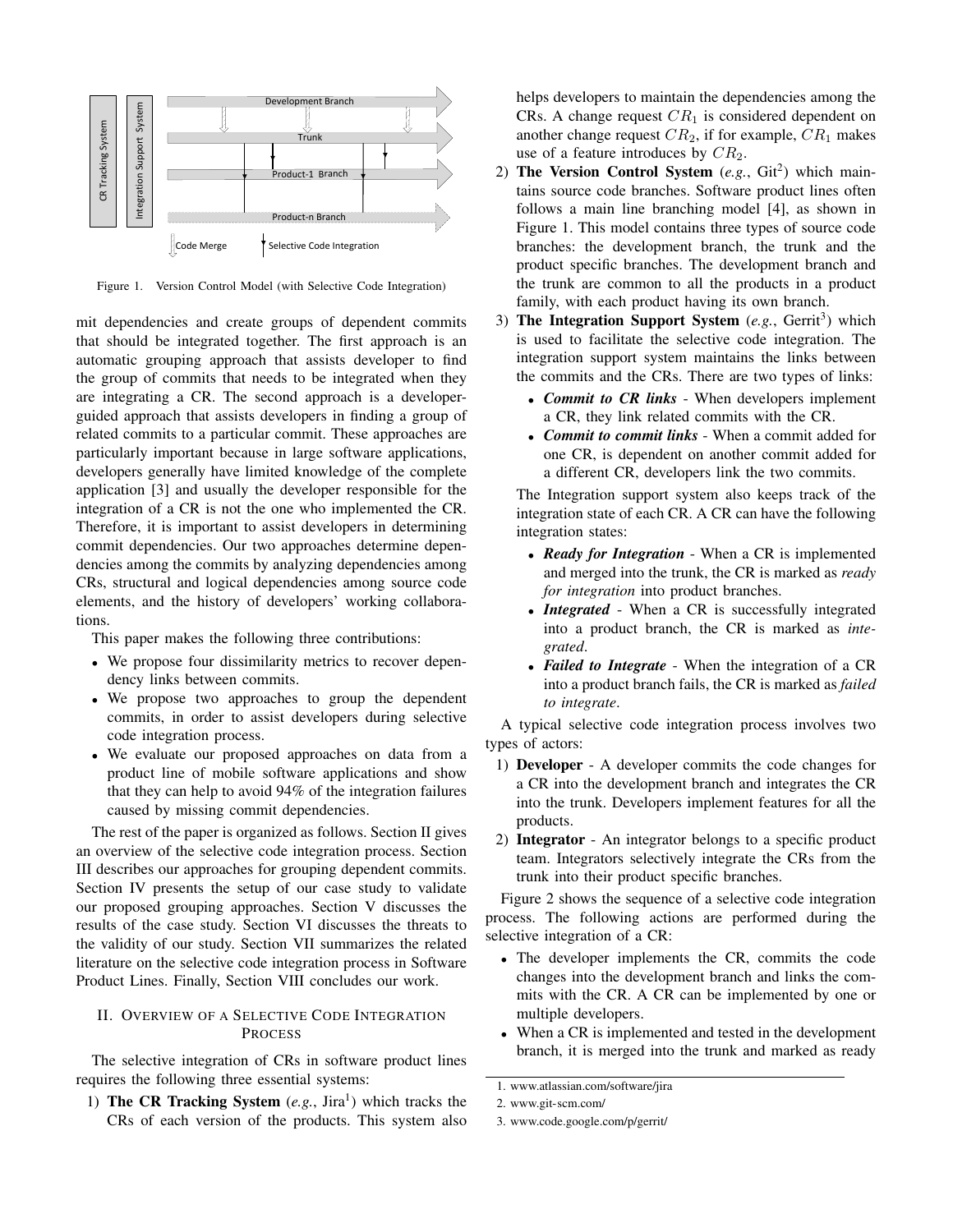

Figure 2. Sequence Diagram of the Selective Integration of a Change Request.

for integration (into product specific branches).

- Once a CR is marked as ready for integration, all product integrators are notified. Each integrator checks if the CR is applicable for their product. If applicable, the integrator integrates all the commits linked to the CR into the product specific branch.
- When integrating a CR, all commits linked directly or indirectly with the CR are integrated into the product branch. For example, if some commits of a change request  $CR<sub>1</sub>$  are linked with commits of a change request  $CR<sub>2</sub>$ , and the change request  $CR<sub>1</sub>$  is dependent on another change request  $CR_3$  (in the CR tracking system), the integration of  $CR_1$  requires that all commits linked with  $CR_1$ ,  $CR_2$  and  $CR_3$  are to be integrated all together.
- When the integration succeeds, the CR is marked as integrated and the process is completed. Otherwise, the CR is marked with an integration failure notice and the developers who implemented the CR are notified.
- Developers should debug the source code related to the CR, make the required changes and/or add the missing commit dependencies, and resubmit the CR for integration.

## III. GROUPING OF COMMITS

When integrating a CR into a branch, developers have to incorporate all the commits linked with the CR. However, all too often some commits linked with a CR depend on other commits not directly linked with the CR. Sometimes, commit dependencies are dynamic *i.e.*, a source code of two commits are dependent only at runtime. Developers often have a hard time tracking indirect or dynamic dependencies when integrating CRs. Missing dependencies cause integration failures. To assist developers during CRs integration and prevent failures caused by missing dependencies, we propose two approaches to identify dependencies between commits. The approaches also group dependent commits together and link them to the corresponding CRs.

The remainder of this section discusses the details of our identification of commits dependencies and introduces the two grouping approaches.

#### *A. Identification of Commit Dependencies*

A commit is a set of source code changes submitted by a developer into a code branch. A commit contains information such as the list of files affected by the changes, the name of the developer submitting the changes, the date of submission, the description of the changes, and other information about the branch in which the changes are submitted. In this work, we represent a commit using a set of three attributes: the list of files modified in the commit, the name of the developer who submitted the commit, and the CR linked with the commit. We select these attributes because they contain essential information about the code elements that have been changed and the authors of the changes.

To identify dependencies between commits, we introduce the following four dissimilarity metrics.

*1) File Dependency Distance (*F D*):* The file dependency distance  $(FD)$  measures the dissimilarity between two commits using source code dependencies between the classes contained in the files modified in the commits.

If  $C_a = \{F_a, D_a, CR_a\}$  and  $C_b = \{F_b, D_b, CR_b\}$  represents two commits; with  $F_a = \langle f_{a1}, \ldots, f_{an} \rangle$  and  $F_b = \langle f_{a1}, \ldots, f_{an} \rangle$  $f_{b1}, \ldots f_{bm}$  > being respectively the lists of modified files in  $C_a$  and  $C_b$ ;  $D_a$  and  $D_b$  the names of the developers who submitted  $C_a$  and  $C_b$  respectively; and  $CR_a$  and  $CR_b$  the CRs linked with  $C_a$  and  $C_b$  respectively, we define  $FD$  in Equation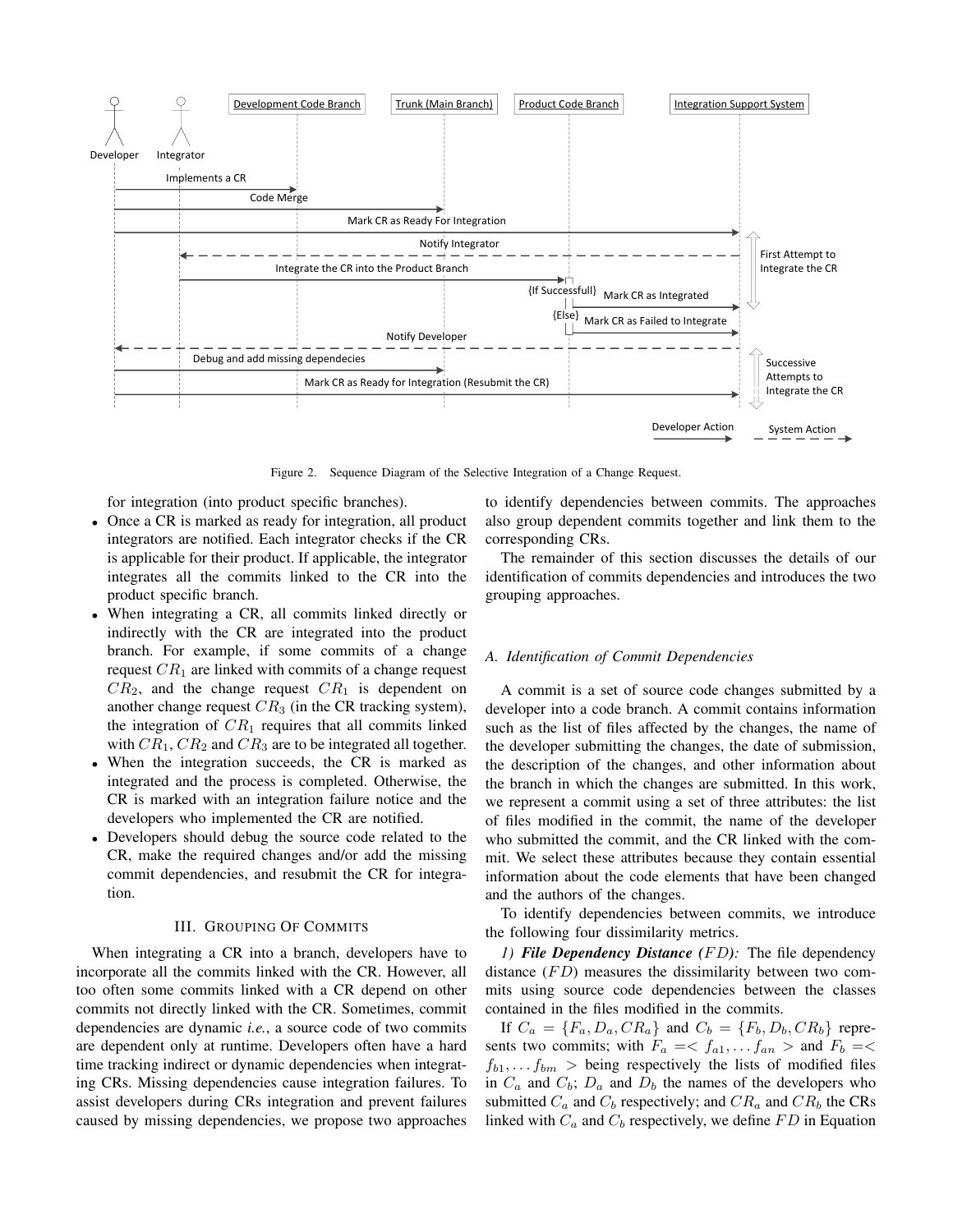

Figure 3. Source Dependency Graph

(1).

$$
FD(C_a, C_b) = \frac{\sum_{i=1}^{n} \sum_{j=1}^{m} (1 - Dp(f_{ai}, f_{bj}))}{n * m}
$$
 (1)

Where  $Dp(f_{ai}, f_{bi})$  measures the level of structural depen*dency between*  $f_{ai}$  *and*  $f_{bj}$ *.* 

A java file  $f_a$  is considered dependent on a java file  $f_b$ , if a class defined in  $f_a$  instantiates, invokes a function from, extends, or implements a class defined in  $f<sub>b</sub>$ . To extract dependencies between files in an application, we parse the source code of the application and build a file dependency graph. Figure 3 shows an example of the file dependency graph. Each node in a file dependency graph represents a source code file. A directed link between two nodes means that one file is dependent on the other file. We use dependency graphs to calculate the level of structural dependency between two files,  $f_a$  and  $f_b$ , following Equation (2).

$$
Dp(f_a, f_b) = \frac{1}{2} \left[ \frac{1}{1 + |\pi(f_a, f_b)|} + \frac{1}{1 + |\pi(f_b, f_a)|} \right] \tag{2}
$$

*Where*  $|\pi(f_a, f_b)|$  *is the number of nodes on the shortest path from*  $f_a$  *to*  $f_b$  *in the dependency graph.* 

We consider both  $|\pi(f_a, f_b)|$  and  $|\pi(f_b, f_a)|$  in the definition of  $Dp(f_a, f_b)$  because dependency graphs are directed graphs.

*2) File Association Distance (*F A*):* In the definition of  $FD$ , the dependency between two files is measured using structural dependencies between the java classes defined in the files. However, two files can be dependent without a direct source code dependency, for example two files that changed together are considered logically dependent [5]. We introduce the File Association  $(FA)$  distance to capture logical dependencies between commits. We use the mean square contingency coefficient  $(\phi)$  [6] to measure the level of logical association between files in commits. The  $\phi$  coefficient is a measure of association between two events, *e.g.*, the modification of two files  $f_a$  and  $f_b$ . The value of  $\phi$  is computed using Equation (3).

$$
\phi(f_a, f_b) = \frac{(p_1 p_4 - p_2 p_3)}{\sqrt{(p_1 + p_2) * (p_3 + p_4) * (p_2 + p_4) * (p_1 + p_3)}}
$$
(3)

*Where,*  $p_1$  *is the number of commits in which both*  $f_a$  *and*  $f_b$ *were modified,*  $p_2$  *is the number of commits in which*  $f_a$  *was modified but not*  $f_b$ ,  $p_3$  *is the number of commits in which*  $f_b$ *was modified but not*  $f_a$ *, and*  $p_4$  *is the number of commits in which neither*  $f_a$  *nor*  $f_b$  *were modified.* 

 $\phi(f_a, f_b)$  captures the co-occurrence of modifications of  $f_a$ and  $f_b$ . A value  $\phi = 0$  indicates that there is no logical association between  $f_a$  and  $f_b$ , while a value  $\phi = 1$  indicates a perfect association (*i.e.*,  $f_a$  and  $f_b$  are always modified together).

The FA distance of two commits  $C_a = \{F_a, D_a, CR_a\}$ and  $C_b = \{F_b, D_b, CR_b\}$ , where  $F_a = \{f_{a1}, \ldots, f_{an} > \text{and}$  $F_b = \langle f_{b1}, \dots f_{bm} \rangle$ , is defined in Equation (4).

$$
FA(C_a, C_b) = \frac{\sum_{i=1}^{n} \sum_{j=1}^{m} (1 - \phi(f_{ai}, f_{bj}))}{n * m}
$$
 (4)

*3) Developer Dissimilarity Distance (*DD*):* Often, dependent commits are submitted by developers who were collaborating on CRs in the past. We introduce the Developer Dissimilarity Distance  $(DD)$  to capture the working relation between two developers submitting commits. Similarly to  $FA$ , we use the  $\phi$  coefficient to measure the working relation between two developers. We define the  $\phi$  coefficient for two developers  $D_a$  and  $D_b$  following Equation (5).

$$
\phi(D_a, D_b) = \frac{(p_1 p_4 - p_2 p_3)}{\sqrt{(p_1 + p_2) \cdot (p_3 + p_4) \cdot (p_2 + p_4) \cdot (p_1 + p_3)}} \tag{5}
$$

*Where*  $p_1$  *is the number of CRs implemented by both*  $D_a$  *and*  $D_b$ ,  $p_2$  *is the number of CRs in which*  $D_a$  *contributed but not*  $D_b$ ,  $p_3$  *is the number of CRs in which*  $D_b$  *contributed but not*  $D_a$ , and  $p_4$  *is the number of CRs in which neither*  $D_a$  *nor*  $D_b$ *contributed.*

The  $DD$  distance between two commits  $C_a$  =  ${F_a, D_a, CR_a}$  and  $C_b = {F_b, D_b, CR_b}$ , submitted respectively by developers  $D_a$  and  $D_b$  is defined in Equation (6).

$$
DS(C_a, C_b) = 1 - \phi(D_a, D_b)
$$
 (6)

*4) Change Request Dependency Distance (*CRD*):* The Change Request Dependency Distance (CRD) captures the dissimilarity between the CRs implemented by two commits. When two commits are linked with CRs marked (by developers) as dependent, the CRD value is 0. Otherwise the CRD value is 1. Equation  $(7)$  gives a formalization of the  $CRD$ between two commits,  $C_i$  and  $C_j$ .

$$
CRD(C_i, C_j) = \begin{cases} 0 & \text{if } C_i \text{ and } C_j \text{ are linked with} \\ 1 & \text{otherwise} \end{cases}
$$
 (7)

## *B. Commit Grouping Approaches*

Figure 4 gives an overview of our process to identify, group, and link dependent commits to the corresponding CR. The process is composed of three parts. The first part consists in learning levels of dissimilarity among dependent commits using historical commit data and metrics from Section III-A. The second part describes a process to assign a commit to existing groups of dependent commits. The third part defines the grouping algorithms for each of our two approaches. The algorithms are based on the dissimilarity levels learned in the first part. Both algorithms also use the commit assignment process from the second part. In the following we discuss each part in details.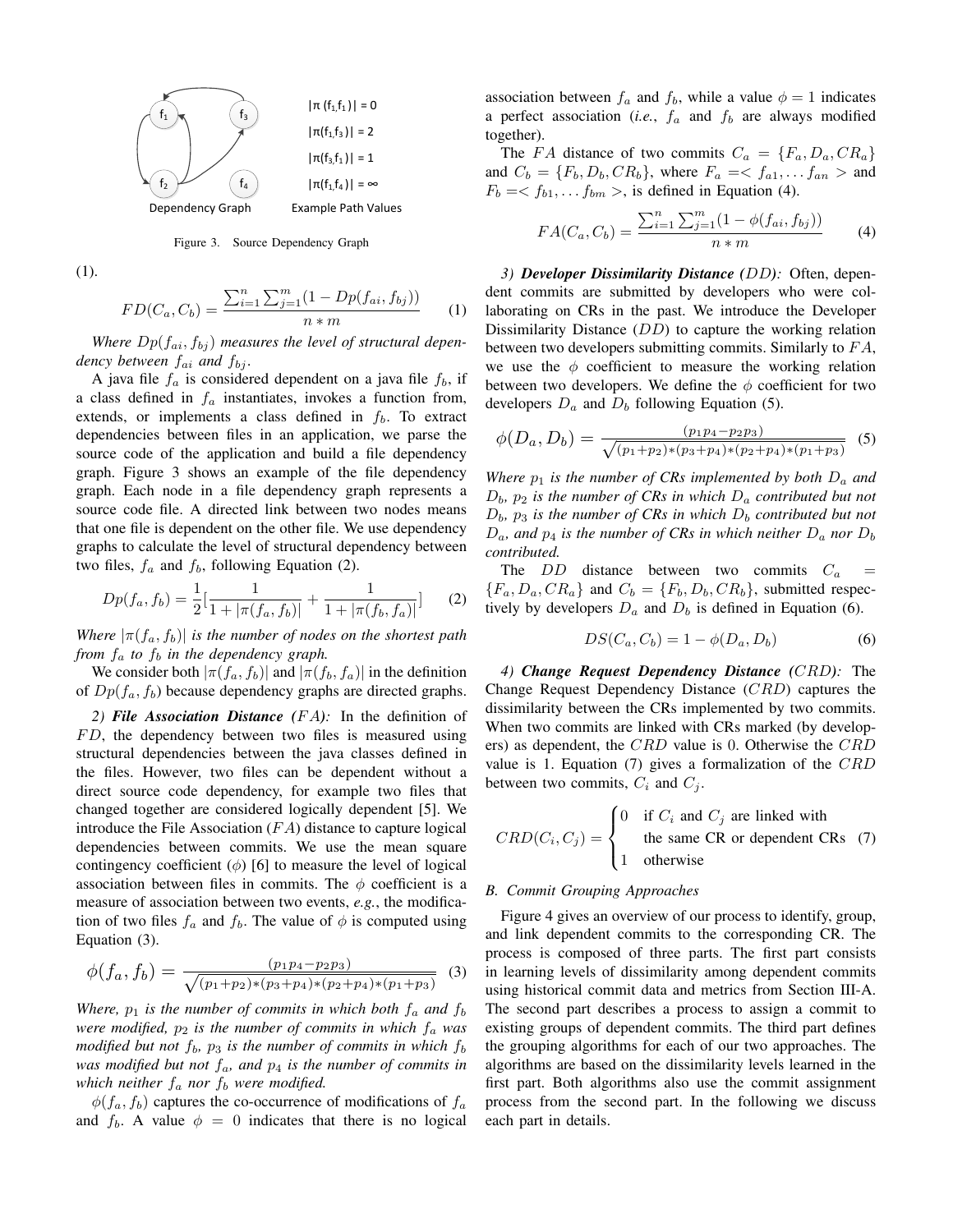

Figure 4. Overview of Grouping Approach

#### Algorithm 1: *LearnHistoryData(*C[ ]*)*

/\* Learn Dissimilarity Levels from Historical Data \*/ **input** : Commits of Previous Version  $C[\ ]$ **output:** Dissimilarity metrics  $D[\ ]$ , in order of precedence

- output:  $Max\_Threshold$  and  $Min\_Threshold$ values for each Dissimilarity metric
- 1 Organize the commits into Developer-defined commit groups ;
- $2\ D[] = [FD, FA, DD, CBD]$ ;
- <sup>3</sup> foreach *Dissimilarity metric* d *in* D[ ] do
- 4 **foreach** *Commit*  $C_i$  *in*  $C[$  **do**  $\mathfrak{s}$  |  $a_i$  = dissimilarity of  $C_i$  with its own group; 6 bi = min (dissimilarity of  $C_i$  with other groups) ; 7  $\big| \big| S_d(C_i) = (b_i - a_i) / \max(b_i, a_i)$ ; 8  $\big| Max\_Threshold_d =$  mean value of  $b_i \forall C_i : C[$ ; 9  $\parallel$   $Min\_Threshold_d =$  mean value of  $a_i \forall C_i : C[]$ ;
- 10  $S_d$  = mean value of  $S_d(C_i) \forall C_i : C[$ ;
- 11 Sort dissimilarity metrics in  $D[\ ]$  in descending order of their  $S_d$  value;

*Part 1: Learning the Levels of Dissimilarity of Dependent Commits:* We learn the levels of dissimilarity among dependent and independent commits using commit data from previous versions. Algorithm 1 presents the steps of our learning process.

- Using the links (added manually by developers) between commits and CRs of previous versions, *i.e.*, commit to CR links and the CR dependency links, we organize the commits into groups. We call these groups *developerdefined groups*. [Line 1]
- $D[$  is the list of dissimilarity metrics defined is Section III-A. [Line 2]
- Using *developer-defined groups* of previous versions, we compute the  $Max\_Threshold$  value, the  $Min\_Threshold$  value and the overall *Silhouette* Value of each dissimilarity metric. [Line 3-10]
- We order dissimilarity metrics by their Silhouette values. [Line 11]

To obtain *developer-defined groups*, we assign commits linked together (by developers) in the same group, and com-

In summary, in our *developer-defined groups*, each group represents a set of dependent commits, that were integrated together in order to integrate the CR(s) linked to the commits in the group. During the integration process of commits contained in *developer-defined groups*, the links between the commits have been verified and corrected if necessary by the integrators. Therefore, the *developer-defined groups* are correct and complete. In this study we use *developer-defined groups* as our gold standard to learn dissimilarity levels (on prior ver-

mits with no link to separate groups.

grouping approaches (on future versions of the application). To compute the *Silhouette* value [7] of a dissimilarity metric d, on *developer-defined groups*, we proceed as follows: given a commit  $C_i$ , we calculate the Silhouette  $S_d(C_i)$  following as:

sions of the application) and compute the performance of our

$$
S_d(C_i) = \frac{(b_i - a_i)}{max(b_i, a_i)}
$$
\n(8)

*Where*  $a_i$  *is the average dissimilarity (i.e., d) between*  $C_i$  *and other commits from the same group;*  $b_i$  *is the minimum of average dissimilarity values between*  $C_i$  *and all the commits in other groups.*

The silhouette value of a dissimilarity metric  $d$  is the mean of the silhouette values  $S_d(C_i)$  of each commits  $C_i$  in  $C[$ .

Silhouette value compares the distance between items in same group and the distance between the items in different groups. The range of silhouette values is from -1 to 1. A silhouette value of 0 represents a random grouping, while a silhouette value of 1 represents a perfect grouping.

*Part 2: Assigning a Commit to an Existing Groups of Commit:* To assign a commit C into existing groups of commits  $G[$ ], we follow the steps described in Algorithm 2.

- For the commit C, we select the groups  $G_{sel}$ ], such that for each dissimilarity metric  $d_i$ , the dissimilarity between a selected group  $G_i$  and the commit C, is lower than the  $Max\_Threshold$  value of the dissimilarity metric  $d_i$ . [Line 2]
- Among the selected groups in  $G_{\text{sel}}[$  , we find the group  $G_i$  that has the lowest dissimilarity with C, for the dissimilarity metric  $d_j$  with the highest ranking. If the dissimilarity between C and  $G_i$  is lower than the  $Min\ Threshold$  value for the dissimilarity metric  $d_j$ , we assign the commit C to the group  $G_i$  and the algorithm terminates. Otherwise, we select  $d_j$  as the next dissimilarity metric in the order of precedence and repeat the comparison. [Line 3-7]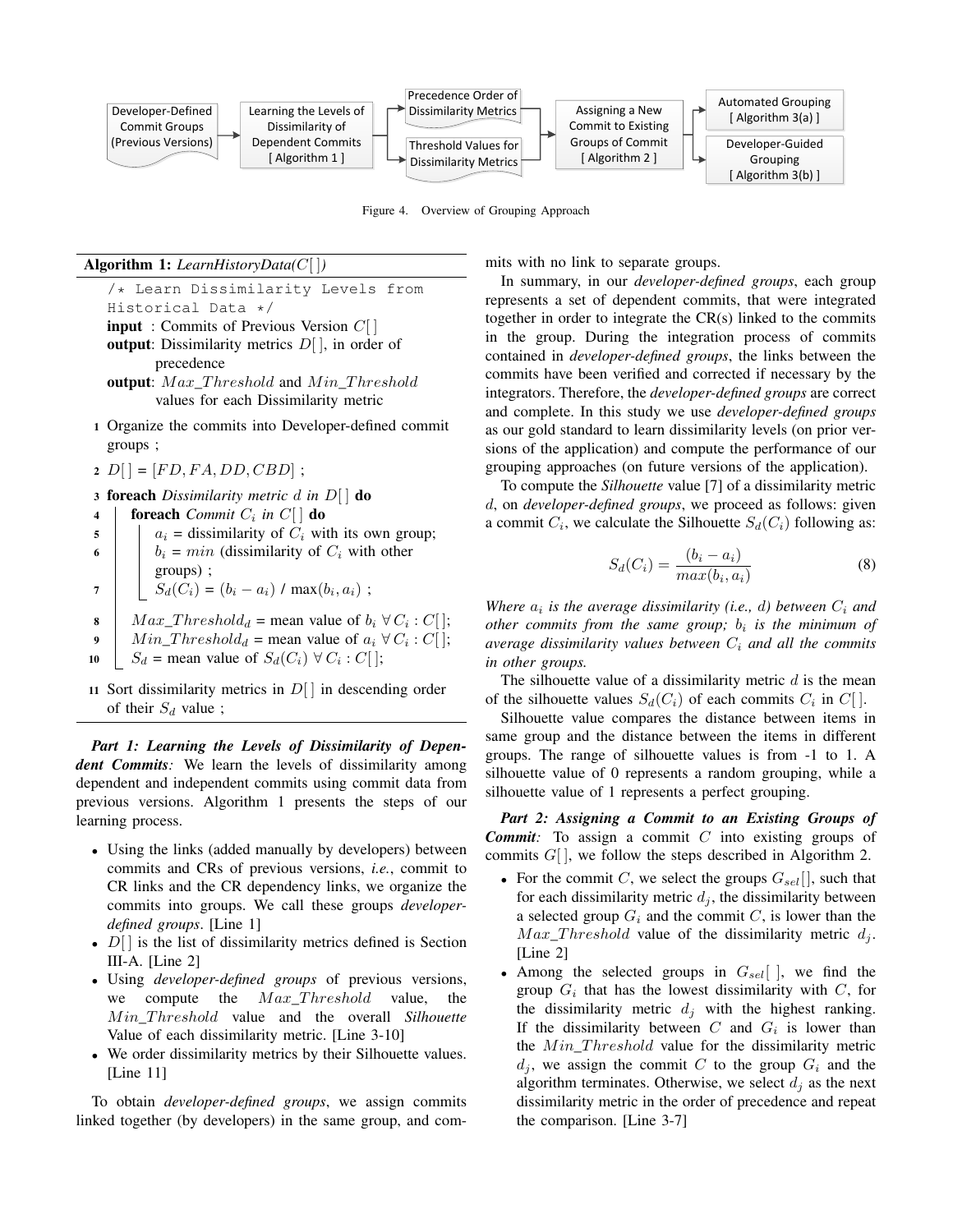## $\mathbf{Algorithm} \; \mathbf{2:} \; \mathbf{AssignGroup}(C_i, G[ \; ] )$

/\* Assign a Commit to Existing Groups of Commit \*/

input: Commit C **input:** List of existing groups  $G[$ 

 $1 D[$  = Dissimilarity metrics in order of precedence;

2  $G_{sel}$ [] = { $G_i \in G$ [] | ( $d_j(C, G_i)$  <=  $Max\_Threshold_{di}), \forall d_i : D[\ ]$  };

3 **foreach** *Dissimilarity metric*  $d_i$  *in*  $D[$  **do** 

4  $G_i$  = the group in  $G_{sel}$  with minimum  $d_i(C, G_i);$ 5 if  $d_j(C, G_i) \leq M in\_Threshold_{dj}$  then 6 assign C to  $G_i$ ; exit ;

8 assign C to a new group  $G_n$ ;

- 9 add  $G_n$  to  $G[$  ];
- If the commit is not assigned to any group, a new group is created for the commit. [Line 8-9]

*Part 3: Grouping Dependent Commits:* Using Algorithms 1 and 2, we propose two commit grouping approaches which can be applied incrementally on newly created commits during the development or the maintenance of a software application. The two approaches identify dependencies between commits and form groups of dependent commits that should be integrated together. Algorithm 3:(a) and Algorithm 3:(b) presents the details of the two approaches.

| <b>Algorithm 3: (a)</b> Automated Grouping                           |  |  |  |  |  |
|----------------------------------------------------------------------|--|--|--|--|--|
| <b>input:</b> Number of Iterations l                                 |  |  |  |  |  |
| <b>input:</b> Commits to Group $C  $                                 |  |  |  |  |  |
| 1 CommitGroups $G$   ;                                               |  |  |  |  |  |
| 2 foreach <i>Commit</i> $C_i$ in $C[\ ]$ do                          |  |  |  |  |  |
| AssignGroup $(C_i,G[$ );<br>3                                        |  |  |  |  |  |
|                                                                      |  |  |  |  |  |
| $\arrow$ <i>iteration</i> =0 :                                       |  |  |  |  |  |
| 5 while <i>iteration</i> $\leq$ <i>l</i> do                          |  |  |  |  |  |
| <b>foreach</b> <i>Commit</i> $C_i$ <i>in</i> $C \mid$ <b>do</b><br>6 |  |  |  |  |  |
| AssignGroup $(C_i,G[$ );<br>7                                        |  |  |  |  |  |
| <b>if</b> no commit moved from one group to another<br>8             |  |  |  |  |  |
| then                                                                 |  |  |  |  |  |
| break;<br>9                                                          |  |  |  |  |  |
| $iteration++$<br>10                                                  |  |  |  |  |  |

(a) *Automated Grouping*: When an integrator integrates a CR, he or she searches for all the commits related to the CR that are available in the trunk. The trunk contains commits linked with many CRs and the links between the commits are not always explicit. In this scenario, the automated grouping approach can help integrators to recover missing dependencies among commits. The approach is presented in Algorithm 3 (a). The approach is based on the K-mean grouping algorithm [8]. The K-mean algorithm moves the elements among the groups iteratively, until a stopping criterion in met. The K-mean algorithm is not guaranteed to converge, therefore in practise a bound on the number of iterations is applied to guarantee termination [8]. For our automated grouping approach, we fixed a maximum of 1,000 iterations in case the algorithm does not terminate normally. However, we have observed through experiments that the grouping results of Algorithm 3 (a) remain similar when the maximum number of iterations is chosen between 100 and 1,000.

- For each commit  $C_i$  in  $C[$ ], we assign the commit  $C_i$  to a group in  $G[$ ] using Algorithm 2. Initially  $G[$ ] is empty. When a new commit is assigned, either a new group is created for the commit or if a group of similar commits was already created, the commit is assigned to the group of similar commits. [Line 1-3]
- Once all the commits are assigned to a group in  $G[$ , we reassign the commits between the groups in  $G[$ by using Algorithm 2. During the reassignment of the commits in  $G[$ , the groups are changed and a commit can move from one group to another. If no commit is moved from one group to another group during a reassignment, the algorithm terminates, otherwise we reassign the commits again. To guarantee a convergence, the algorithm is terminated after a maximum number of iterations (*i.e.*, 1,000 iterations).
- (b) *Developer-Guided Grouping*: When a developer adds a new commit, he or she links the commit with a CR. However, a commit for a CR can be dependent on some other commit(s) from another CR. In this scenario, we recommend the developer-guided approach. The approach is presented in Algorithm 3 (b).

| <b>Algorithm 3: (b)</b> Developer-Guided Grouping            |  |  |  |  |
|--------------------------------------------------------------|--|--|--|--|
| <b>input:</b> Newly added commit $C_n$                       |  |  |  |  |
| <b>input:</b> Existing Group of Commits $G[$                 |  |  |  |  |
| 1 AssignGroup $(C_n,G  )$ ;                                  |  |  |  |  |
| 2 A developer verifies the grouping of $C_n$ . If incorrect, |  |  |  |  |
| the developer manually assigns $C_n$ to the correct          |  |  |  |  |
| group;                                                       |  |  |  |  |
|                                                              |  |  |  |  |
| • When a new commit is added, the commit is assigned         |  |  |  |  |
|                                                              |  |  |  |  |
| to a group using Algorithm 2. [Line 1]                       |  |  |  |  |
| • After the new commit is assigned to a group, a             |  |  |  |  |
| developer verifies if the commit is assigned correctly.      |  |  |  |  |
| If not, the developer manually assigns the commit to         |  |  |  |  |

## IV. CASE STUDY DESIGN

the correct group. [Line 2]

To show the benefits of using our grouping approach, we perform a case study using a large scale software product family. The goal of this case study is two-fold: (1) validate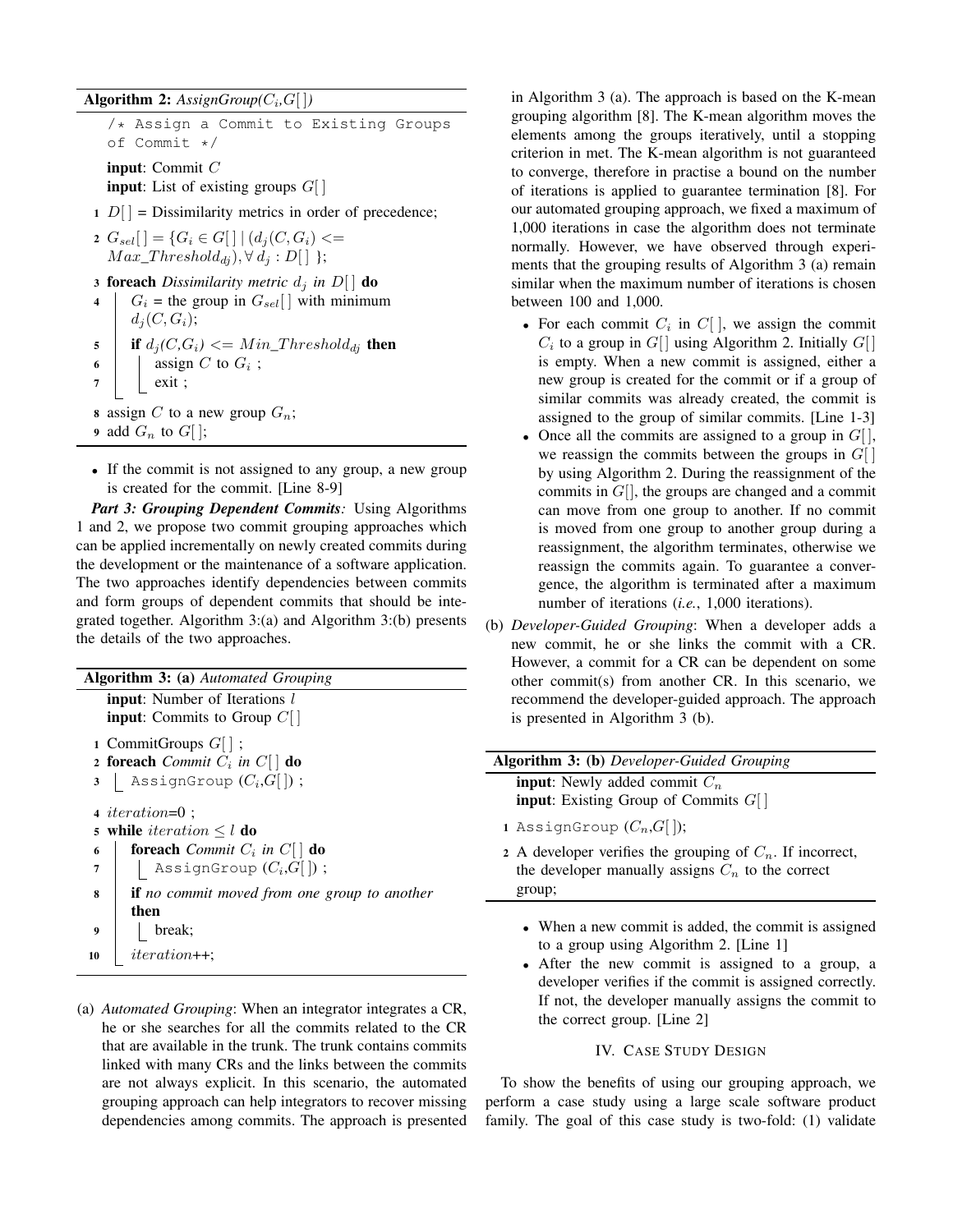

Figure 5. Data Collection and Commit Grouping

our dissimilarity metrics; (2) evaluate the effectiveness of our proposed grouping algorithms. We formulate the following research questions:

- *RQ1: Can the* F D*,* F A*,* DD *and* CRD *metrics, be used to group dependent commits?*
- *RQ2: How efficient are our proposed grouping approaches?*
- *RQ3: What is the impact of using our approach on a selective integration process?*

## *A. Data Collection*

In this study we analyze three major versions of a family of mobile applications. The product family follows a main line branching development model (illustrated by Figure 1). We study the three most recent consecutive versions of the product family. We name these versions V1, V2 and V3.

#### *B. Data Processing*

Figure 5 gives an overview of our data processing. First, we extract CRs from the CR Tracking Systems. Then, we download the source code of V1, V2 and V3 from the Version Control System and extract dependencies between files. For each CR of either version V1, V2 and V3, we retrieve the states (*i.e.*, *Ready for Integration*, *Integrated*, *failed to integrate*) of the CR and the list of commits linked to the CR in the Integration Support System. Using this data we apply our grouping algorithms to automatically group dependent CRs and assess the effectiveness of our grouping approach. The remainder of this section elaborates on each of these data processing steps.

*1) Mining CR Tracking System:* We retrieved the CRs of versions V1, V2 and V3, and the dependencies among the CRs for each version using the data collection API provided by the CR Tracking System.

*2) Mining the Version Control System:* On the source code of each downloaded version, we extract source code dependencies between every pair of files. Using the data collection API provided by the Version Control System, we retrieve commit logs. We parse these commit logs to extract the following attributes for each commit: the list of file modified in the commit and the name of the developer who submitted the commit.

*3) Mining the Integration Support System:* The Internal Integration system used by the enterprise was developed internally. The system is integrated with the Version Control System to allow developers to link commits to related CRs. Using the API provided by the Integration Support System, we retrieved all the commits to CR links, the commit to commit links, and the history of the states of all the CRs from versions V1, V2 and V3.

## V. CASE STUDY RESULTS

This section presents and discusses the results of our three research questions. For each research question, we present the motivation behind the question, the analysis approach and a discussion of our findings.

## *RQ1: Can the* F D*,* F A*,* DD *and* CRD *metrics, be used to group dependent commits?*

*Motivation:* In Section III-A we proposed four metrics to measure similarities between commits. The effectiveness of the grouping approach presented in this paper is dependent on the ability of the proposed metrics to identify dependent commits. In this research question, we evaluate the effectiveness of each of our four metrics in identifying dependent commits.

*Approach:* We evaluate each of our metrics using the *developer-defined groups* of versions V1, V2 and V3, defined in Section III-B. For each metric and for each pair of commit from the *developer-defined groups*, we compute a dissimilarity value using the metric. We expect that two commits from the same group will have a low dissimilarity value, while commits from separate groups a high dissimilarity value. To measure the goodness of fit of our metrics to the *developerdefined groups*, *i.e.*, the ability of our metrics to identify two commits that are linked together, we compute silhouette values for each metric following Equation (8) from Section III-B. A positive silhouette value means that the metric can successfully identifies two linked commits. The higher the silhouette value, the stronger is the ability of the metric to identify linked commits.

*Findings:* The CRD metric is the strongest at indicating linked commits. Table I shows the Silhouette values of the four dissimilarity metrics measured on commits from our three studied versions. CRD has the highest Silhouette and the values are close to 1. This result was expected since one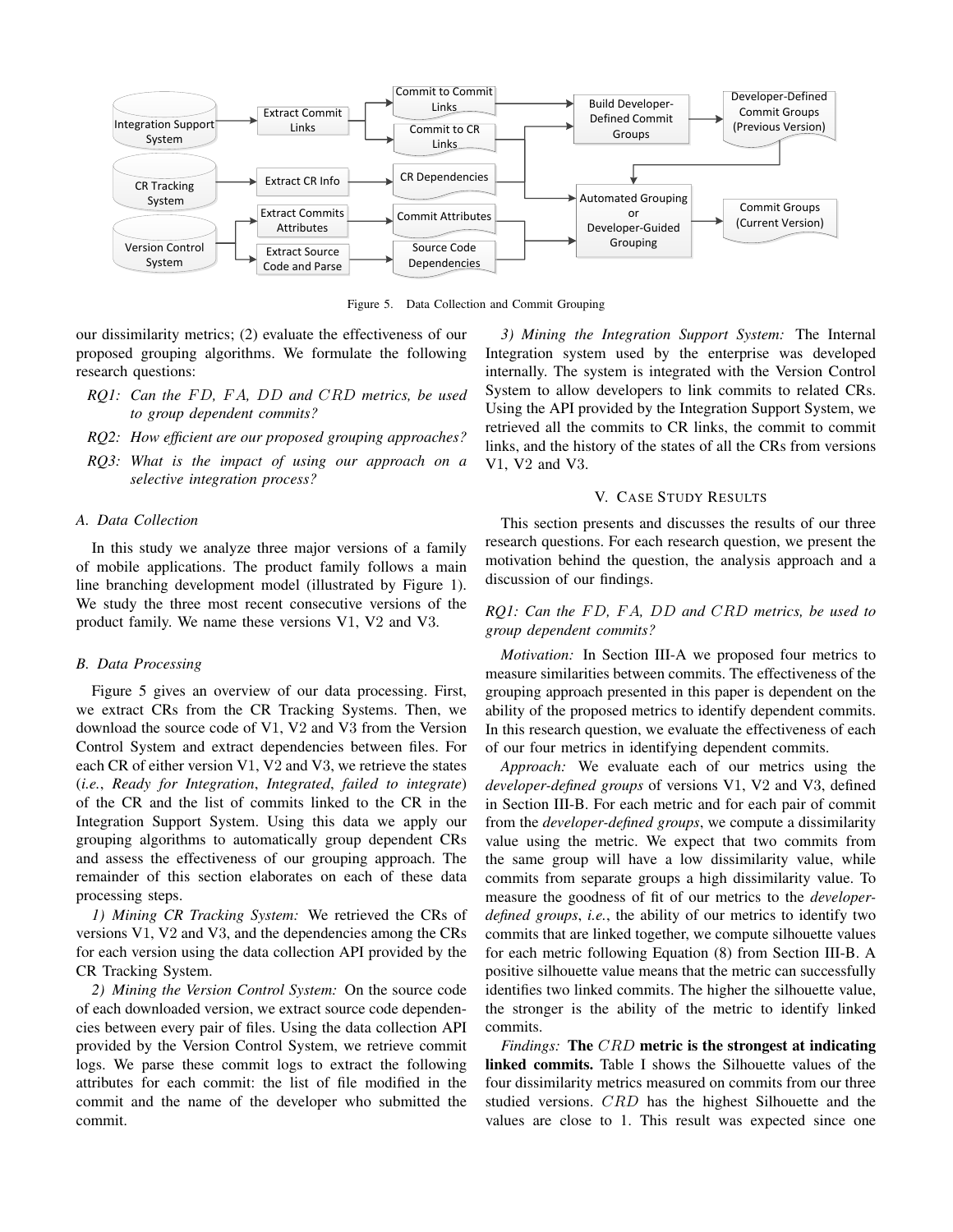Table I SILHOUETTE VALUES OF THE PROPOSED DISSIMILARITY METRICS

| Dissimilarity Measure                 | V1   | V2   | V3.  |
|---------------------------------------|------|------|------|
| $CR$ Distance $(CRD)$                 | 0.94 | 0.96 | 0.96 |
| File Association Distance $(FA)$      | 0.76 | 0.79 | 0.67 |
| Developer Dissimilarity Distance (DD) | 0.63 | 0.67 | 0.57 |
| File Dependency Distance $(FD)$       | 0.46 | 0.47 | 0.49 |

expect commits linked together to belong to the same CR or to dependent CRs. The  $FA$  metric has the next highest values, indicating that files from dependent commits are frequently changed together. The next in the precedence order is DD, indicating that dependent commits are often added by developers with a history of joint work on CRs. The  $FD$  metric is reported to be the least effective of our four metrics, with an average silhouette value of 0.47. However, the average  $FD$ dissimilarity between two dependent commits is 0.24 and the average  $FD$  dissimilarity between two commits with no link is 0.47. Indicating that files modified in dependent commits have slightly stronger source code dependencies compare to files modified in independent commits (*i.e.*, commits with no link). Nevertheless, FD remains the least effective of our four dissimilarity measures.

## *RQ2: How efficient are our proposed grouping approaches?*

*Motivation:* In Section III-B, we have defined two approaches to group dependent commits, in order to assist a developer during a selective integration process. However, because the prime motivation for automating the grouping of commits is to save developers' time and resources, the efficiency of the proposed approaches is very important. In this research question we evaluate how correctly and how efficiently the proposed approaches can group dependent commits.

*Approach:* To evaluate the efficiency of our proposed automatic and developer-guided approaches, we first use *developer-defined groups* from version V1 to learn dissimilarity levels necessary to calibrate the grouping algorithms. We then apply the two grouping algorithms on the commits of V2. Second, we calibrate the two grouping algorithms using *developer-defined groups* from version V1 and V2, and we apply the grouping algorithms on the commits of version V3.

To assess the correctness of the groups created by our two algorithms, we use *developer-defined groups* of versions V2 and V3 as our gold standard. We compare how well the commit dependency links recovered by our grouping approaches (*i.e.*, the groups created by Algorithm  $3(a)$  or Algorithm  $3(b)$ ) match the links established in the Integration Support System by the developers of V2 and V3 (*i.e.*, the *developer-defined groups*).

We compute the precision and the recall of the automated grouping approach (*i.e.*, Algorithm 3) using respectively Equation (9) and Equation (10). The precision value measures the fraction of retrieved commit dependency links that are correct, while the recall value measures the fraction of correct commit dependency links that are retrieved.

Table II PRECISION, RECALL AND ACCURACY OF THE GROUPING APPROACHES

|                             | V <sub>2</sub> | V3  |
|-----------------------------|----------------|-----|
| Precision (Automated)       | 92%            | 95% |
| Recall (Automated)          | 79%            | 82% |
| Accuracy (Developer-Guided) | 96%            | 98% |

$$
Precision = \frac{|\{correct\ link\} \bigcap \{retrieved\ link\}|}{|\{retrieved\ link\}|} \tag{9}
$$

$$
Recall = \frac{|\{correct\ link\} \bigcap \{retrieved\ link\}|}{|\{correct\ link\}|} \tag{10}
$$

In the case of our developer-guided approach (*i.e.*, Algorithm 3), we use *developer-defined groups* to simulate the feedbacks from developers. Specifically, we proceed as follow: after adding a commit, we compare the grouping result of our algorithm with the groups in *developer-defined groups*. If the commit is not assigned to the correct group of dependent commits, we override the result of our algorithm and assign the commit to the correct group suggested by *developer-defined groups*. Because our developer-guided approach modifies its grouping results to match with the *developer-defined groups*, the precision and recall values at the end of the developerguided grouping process are 100%.

To assess the effectiveness of Algorithm 3 in assigning commits to their appropriate groups, we use the accuracy metric defined in Equation (11). The accuracy measures the fraction of commits that are assigned correctly (*i.e.*, that didn't need to be corrected using developers' feedback).

$$
Accuracy = \frac{|\{commits\ assigned\ correctly\}|}{|\{all\ commits\}|} \tag{11}
$$

*Findings:* Table II shows the precision and recall values for the automated grouping approach and the accuracy values for the developer-guided approach for versions V2 and V3. When applying the grouping approaches to the commits of version V2 (respectively version V3), we used historical information from version V1 (respectively versions V1 and V2). The results for version V3 are better than the results for version V2, indicating that a longer history can help improve the effectiveness of Algorithm 3 and Algorithm 3.

*1) Complexity of the grouping approaches:* Our two proposed approaches use Algorithm 2 to assign a commit to a group. This algorithm compares a given commit with all the existing groups. The maximum number of commits groups can be same as the number of commits, therefore the complexity of the algorithm is  $O(n)$ , where n is the number of commits to be grouped. In developer-guided approach when a developer adds a new commit, the Algorithm 2 is executed to find the group of dependent commits, therefore the complexity of the developer-guided approach remains  $O(n)$ .

In the automated grouping approach, Algorithm 2 is applied for each existing commit. The complexity for running Algorithm 2 for each commit is  $O(n^2)$ . If any commit moves from one group to another, the process is repeated.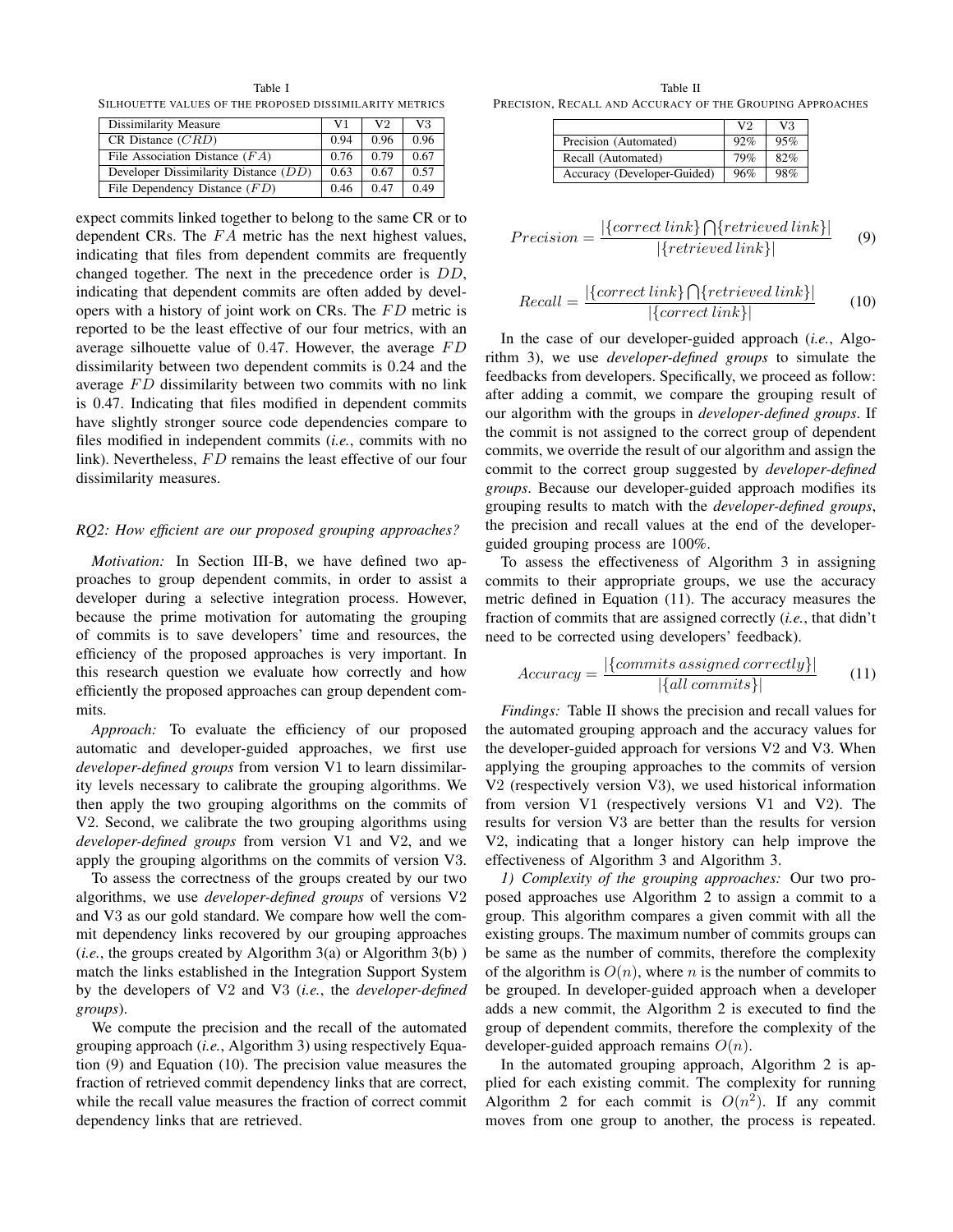Therefore the overall complexity of the automated approach is  $O(l.n^2)$ , where l is the number of iterations. We have limited the number of iterations to 1,000 iterations, which restricts the complexity of the automated approach to  $O(n^2)$ . Moreover, the automated grouping approach is based on the Kmean algorithm and the number of iterations of the K-mean algorithm depends on the selection of the initial element of each group [9]. In our automated grouping approach, the initial groups are created by Algorithm 2, which ensures that only the independent commits are selected as initial element of a group.

## *RQ3: What is the impact of using our approach on a selective integration process?*

*Motivation:* On average, after a CR is added to the trunk, it takes 6 days to integrate the CR to a production branch. But, when the integration of a CR fails, it takes 32 days to reintegrate the CR to the same production branch. Integration failures are often caused by missing commit dependencies or incorrect implementations of the CRs. When a CR fails to be integrated, the CR is returned to a developer. The developer debugs/corrects the implementation of the CR and re-submits the CR for integration. On average, an integration failure increases the integration time of a CR by 28 days. We want to evaluate if our proposed grouping approaches can reduce integration failures caused by missing dependencies between commits.

*Approach:* To resolve an integration failure caused by missing dependencies, developers link some existing commits with the failing CR. Sometimes, a new commit is created and linked to the CR. The CR is then resubmitted for integration.

We assess the effectiveness of our grouping approaches in preventing integration failures by computing a Failure Reduction Rate (FRR). The FRR measures the fraction of missing dependencies between commits (responsible of integration failures) that are successfully recovered by our grouping approaches. To compute FFR, we identify all CRs that ever failed during an integration (*i.e.*, CRs that ever had the state *Failed to Integrate*); second, we select among the obtained CRs, those for which the failure was caused by missing dependencies; third we compute for each selected CR  $(cr)$ , the set  $M_{cr}$  of missing dependencies responsible for the failure. For each of our grouping approaches, we compute FRR using Equation (12).

$$
FRR = \frac{|\{cr \in F \mid M_{cr} \subset R\}|}{|F|} \tag{12}
$$

*Where* F *is the set of CRs that failed during an integration because of a missing dependency; and* R *is the set of commit dependencies retrieved by our proposed grouping approach.*

*Findings:* In our data set for versions  $V_2$  and  $V_3$ , 1.7% of the CRs failed during an integration process, because of missing commit dependencies. This proportion represents many hundreds of CRs that failed to integrate in the two versions. The, FRR of our automated grouping (respectively developer-guided) approach is 76% (respectively 94%). Using our two grouping approaches, integration failures caused by missing dependencies can be avoided in up to 94% of the cases.

## VI. THREATS TO VALIDITY

We now discuss the threats to validity of our study following the guidelines for case study research [10].

*Construct validity threats* concern the relation between theory and observation. In this work, the construct validity threats are mainly due to measurement errors. We collected the data from the CR tracking system, the Version Control System and the integration support system using the API's provided by each system.

*Threats to internal validity* concern our selection of subject systems, tools, and analysis method. Although we study multiple versions of a large software application, some of the findings might still be specific to the development and maintenance process of the studied software application.

*Conclusion validity threats* concern the relation between the treatment and the outcome. In evaluation of the developerguided approach, we assume that if a commit is assigned incorrectly, developer will manually assign the commit to a group of dependent commits. However, if the developer doesn't reassign an incorrectly-assigned commit, the subsequent commits can be assigned to other groups than the groups which we observed in this experiment.

*Threats to external validity* concern the possibility to generalize our results. We have conducted the study using three versions of a large enterprise mobile software application. Gaining access to such industrial data is hard. Nevertheless, further validation on a larger set of software applications is desirable, considering applications from different domains, as well as several applications from the same domain.

#### VII. RELATED WORK

### *A. Software Product Lines and Selective Integration:*

Modern software product lines can be divided in two categories: integration-oriented product lines and opencompositional product lines [11]. The open-compositional category uses third party components to build software products. These third party components are insulated from product specific features. The integration-oriented category involves an extensive product specific development in the common components of the product family and developers need to selectively integrate features from the common components into the software products [11]. A differencing and merging technique [12], is proposed by Chen *et al.* to integrate features from one branch into another branch of a product family. The technique is based on the ADL design [13] of the product line and aims at assisting application architects, whereas our approaches are based on the source code and aim at assisting developers during code integration .

## *B. Recovering Commit Dependencies:*

Many techniques [14], [15], [16] have been proposed to slice large software applications into modules using an anal